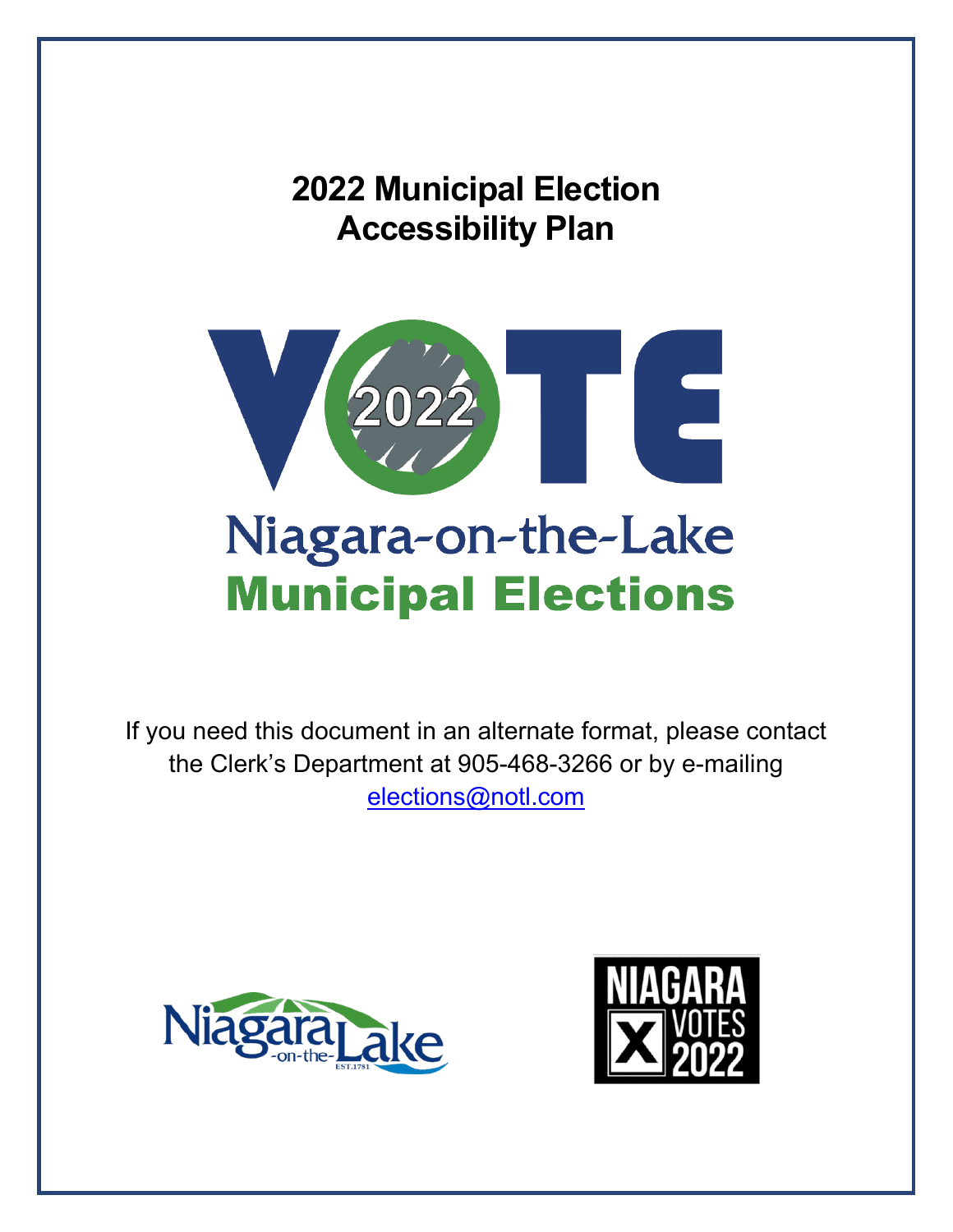# **Table of Contents**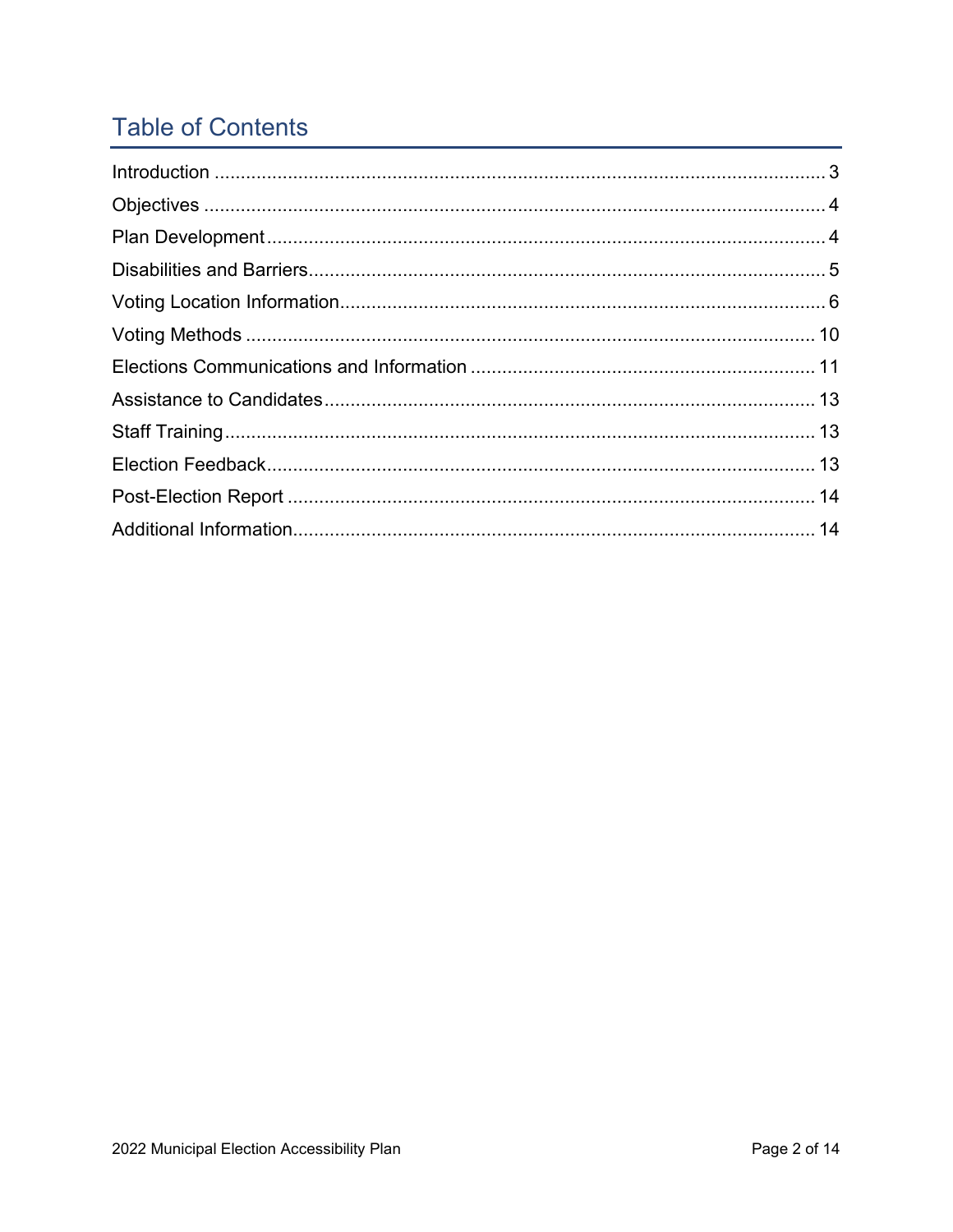# <span id="page-2-0"></span>**Introduction**

This plan addresses the specific accessibility requirements for the 2022 Municipal Election for the Corporation of the Town of Niagara-on-the-Lake *(the Town)*. The Town is committed to making municipal elections accessible to all citizens of Niagara-on-the-Lake – including electors, candidates, employees and volunteers who participate in the election administration. The Town's Accessible Election Plan 2022, supports and enhances the Town's policies, multi-year Accessibility Plan and commitment to respond to the needs of people with disabilities.

To ensure that the 2022 Municipal Election is consistent with core principals of the Accessibility for Ontarians with Disabilities Act, 2005, this plan was developed in advance of the election to identify measures to be taken and reported following the election.

In addition to the Town's Accessibility (P-CS-16-003) Policy, the following excerpts from the Municipal Elections Act, 1996, S.O. 1996, SCHED 32, define the requirements for conducting an election with regard for persons with disabilities.

### **Number and location of voting places**

45 (1) The clerk shall establish the number and location of voting places for an election as he or she considers most convenient for the electors. 1996, c. 32, Sched., s. 45 (1).

# **Accessibility of voting places**

(2) In establishing the locations of voting places, the clerk shall ensure that each voting place is accessible to electors with disabilities. 2009, c. 33, Sched. 21, s. 8 (23).

### **Plan re: barriers to voting**

(2) The clerk shall prepare a plan regarding the identification, removal and prevention of barriers that affect electors and candidates with disabilities and shall make the plan available to the public before voting day in a regular election. 2016, c. 15, s. 11.

# **Post-Election Report**

(3) Within 90 days after voting day in a regular election, the clerk shall prepare a report about the identification, removal and prevention of barriers that affect electors and candidates with disabilities and shall make the report available to the public. 2016, c. 15, s. 11.

# **Variations for electors with visual impairments**

43 (3) The clerk shall make such changes to some or all of the ballots as he or she considers necessary or desirable to allow electors with visual impairments to vote without the assistance referred to in paragraph 4 of subsection 52 (1). 1996, c. 32, Sched., s. 41 (3); 2001, c. 32, s. 30 (1).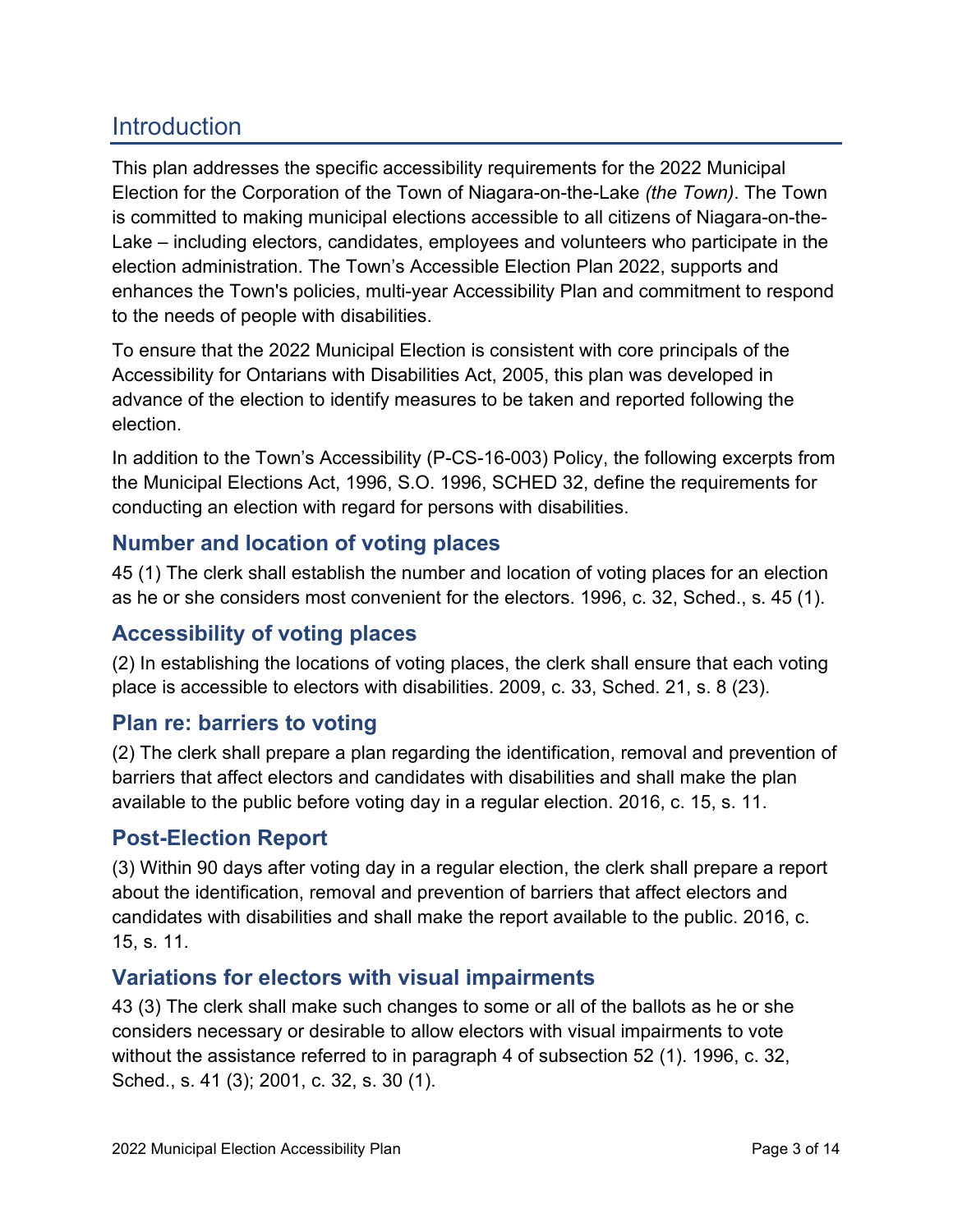# <span id="page-3-0"></span>**Objectives**

The 2022 Municipal Election Accessibility Plan will ensure an equal opportunity for all electors and candidates. Our objectives include:

- Ensure that electoral services are accessible to all electors and candidates
- Ensure voting locations and voting methods are fully accessible and if not, to provide alternatives
- Ensure that people with disabilities can independently cast their vote and confirm their choice
- Identify and eliminate barriers for people with disabilities for this election and future ones

# <span id="page-3-1"></span>Plan Development

This Plan is an active document which will be updated as best practices are identified and new opportunities for improvement arise. During the development process of the 2022 Municipal Election Accessibility Plan, the following steps are to be implemented:

- 1. The proposed Election Accessibility Plan was reviewed by the Town's Joint Accessibility Advisory Committee.
- 2. Staff training standards and practices directly related to the Election were established to ensure that people with disabilities can vote in a positive customer service environment, and ensure that all Election Officials recognize that electors' needs are to be accommodated whenever possible; and
- 3. Following the Election, a report will be prepared on the identification, removal and prevention of barriers that affect electors and candidates with disabilities.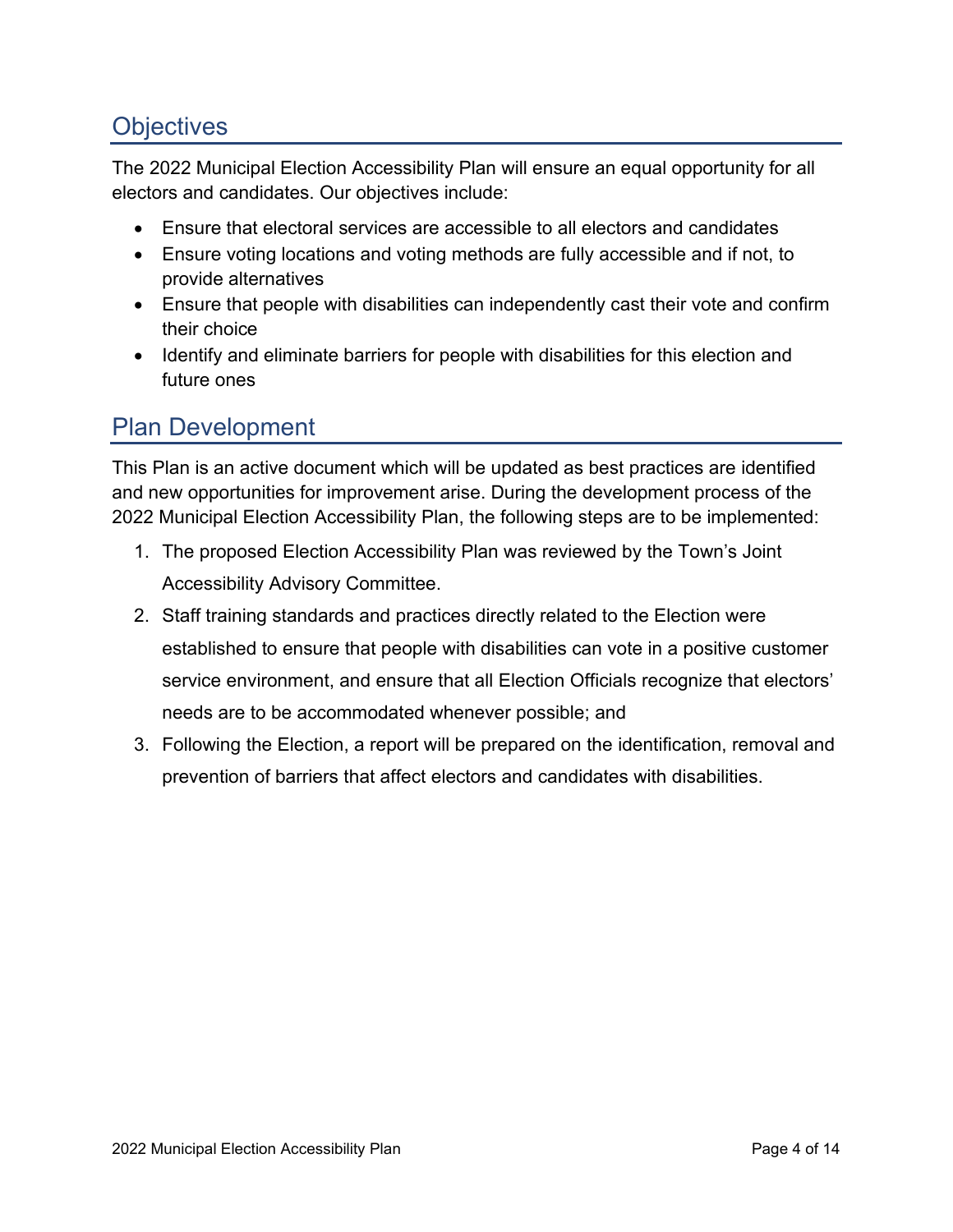# <span id="page-4-0"></span>Disabilities and Barriers

### **Definition of Disability**

The Accessibility for Ontarians with Disabilities Act, 2005 defines "disability" as follows:

- (a) any degree of physical disability, infirmity, malformation or disfigurement that is caused by bodily injury, birth defect or illness and, without limiting the generality of the foregoing, includes diabetes mellitus, epilepsy, a brain injury, any degree of paralysis, amputation, lack of physical co-ordination, blindness or visual impediment, deafness or hearing impediment, muteness or speech impediment, or physical reliance on a guide dog or other animal or on a wheelchair or other remedial appliance or device;
- (b) a condition of mental impairment or a developmental disability;
- (c) a learning disability, or a dysfunction in one or more of the processes involved in understanding or using symbols or spoken language;
- (d) a mental disorder; or
- (e) an injury or disability for which benefits were claimed or received under the insurance plan established under the Workplace Safety and Insurance Act, 1997.

# **Types of Barriers**

**Attitudinal Barriers:** Barriers result when people think, and act based on false assumptions. Example: receptionist talks to an individual's support person because they assume the individual with a disability will not understand.

**Information and Communication Barriers:** Barriers created when information is offered in a form that suits some, but not all, of the population. Example: print that is too small for some people to read and public-address systems that alert only people who can hear the message.

**Technology Barriers:** Barriers occur when technology, or the way it is used, cannot be accessed by people with disabilities. Example: websites that are not accessible to people who are blind and require the use of screen reader software.

**Physical and Architectural Barriers:** Physical barriers or obstacles that make it difficult for some people to easily access a place. Example: a door knob that cannot be turned by a person with limited mobility or strength, or a hallway or door that is too narrow to allow a person who uses a wheelchair to pass through safely.

**Organizational Barriers:** Occur when policies, practices or procedures result in some people receiving unequal access or being excluded. Example: A hiring process that is not open to people with disabilities.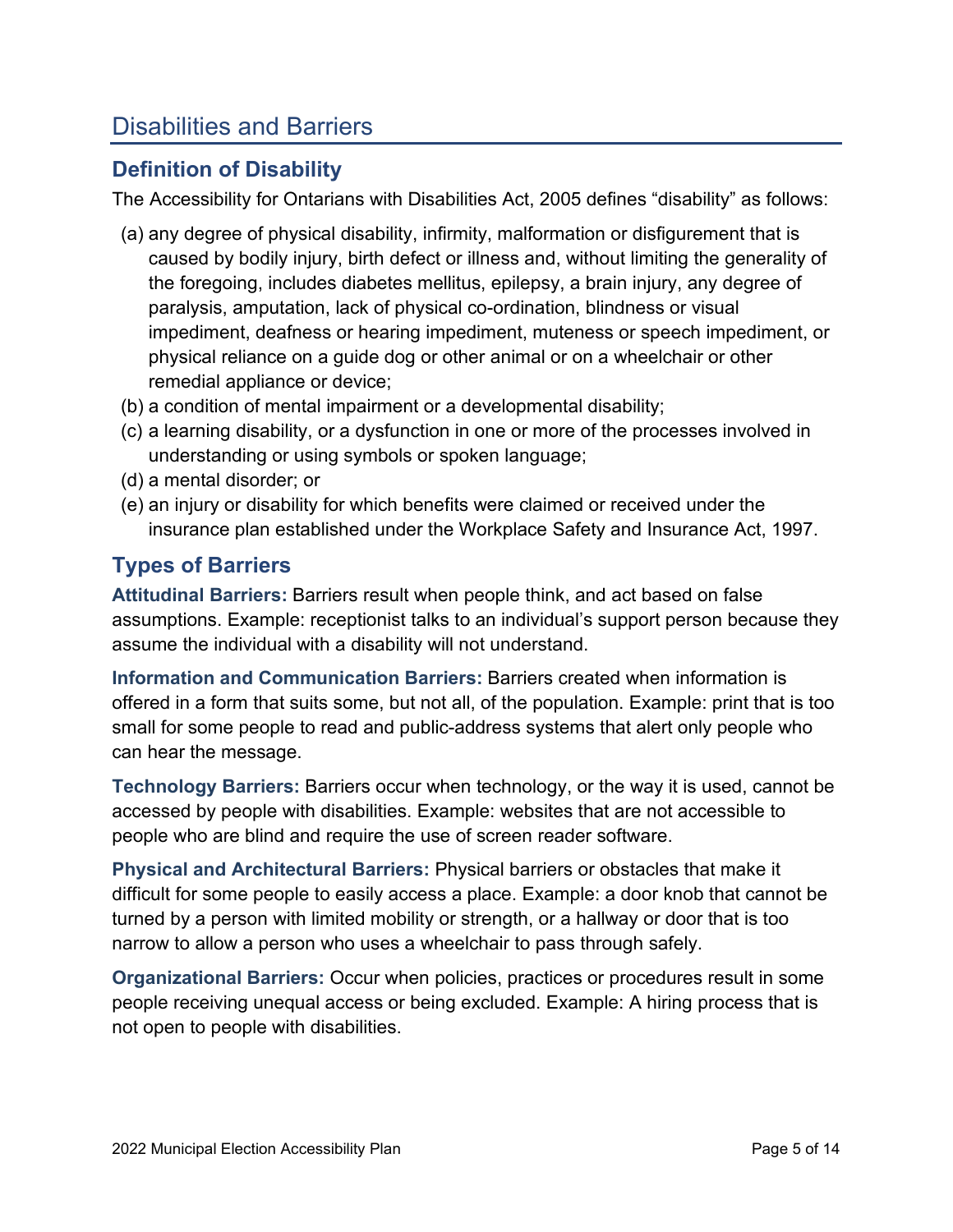# <span id="page-5-0"></span>Voting Location Information

In this plan, voting location includes the exterior parking and walkways at the location.

A Voting Location Accessibility Audit Checklist will be completed before confirming a site as a voting location to access the location for its accessibility to electors with disabilities.

Prior to the election, a site map of all advance voting and voting day locations will be available on the Town's election webpage.

# **Entrance/Exit to Voting Locations**

All entrances to voting locations will be easy to access and barrier free. Every effort will be made to ensure that the door into the interior voting area is wide enough for a wheelchair, scooter, other assistive device or service animal to pass through safely and easily. Should doors into the interior voting area not be accessible, the doors will remain propped open during voting hours. Routine checks of the entrance and exit routes will be made throughout the day.

### **Accessible Route**

An easily passible route will have signs for the entrance into the voting location and into the voting area inside. The voting area will be identified with signs that are clear and understandable.

# **Parking**

Designated parking for electors with disabilities will be provided close to the entrance of the voting location where possible. Accessible parking spaces will be clearly marked and will be on firm and level ground. Routine checks will be made to ensure all entrances remain barrier free throughout the day.

### **Interior Voting Area**

Access to the interior voting area will be level and easily traversed. Any mats or carpeting will be level with the floor to prevent potential tripping hazards. All voting areas are to be well lit. Seating will be made available.

# **Accessible Voting Booths**

Accessible voting booths will be available at each voting location. Voting booths will be low in height and have a wide area to allow for wheelchairs, scooters, other assistive devices or service animals. This will allow electors to vote independently and privately.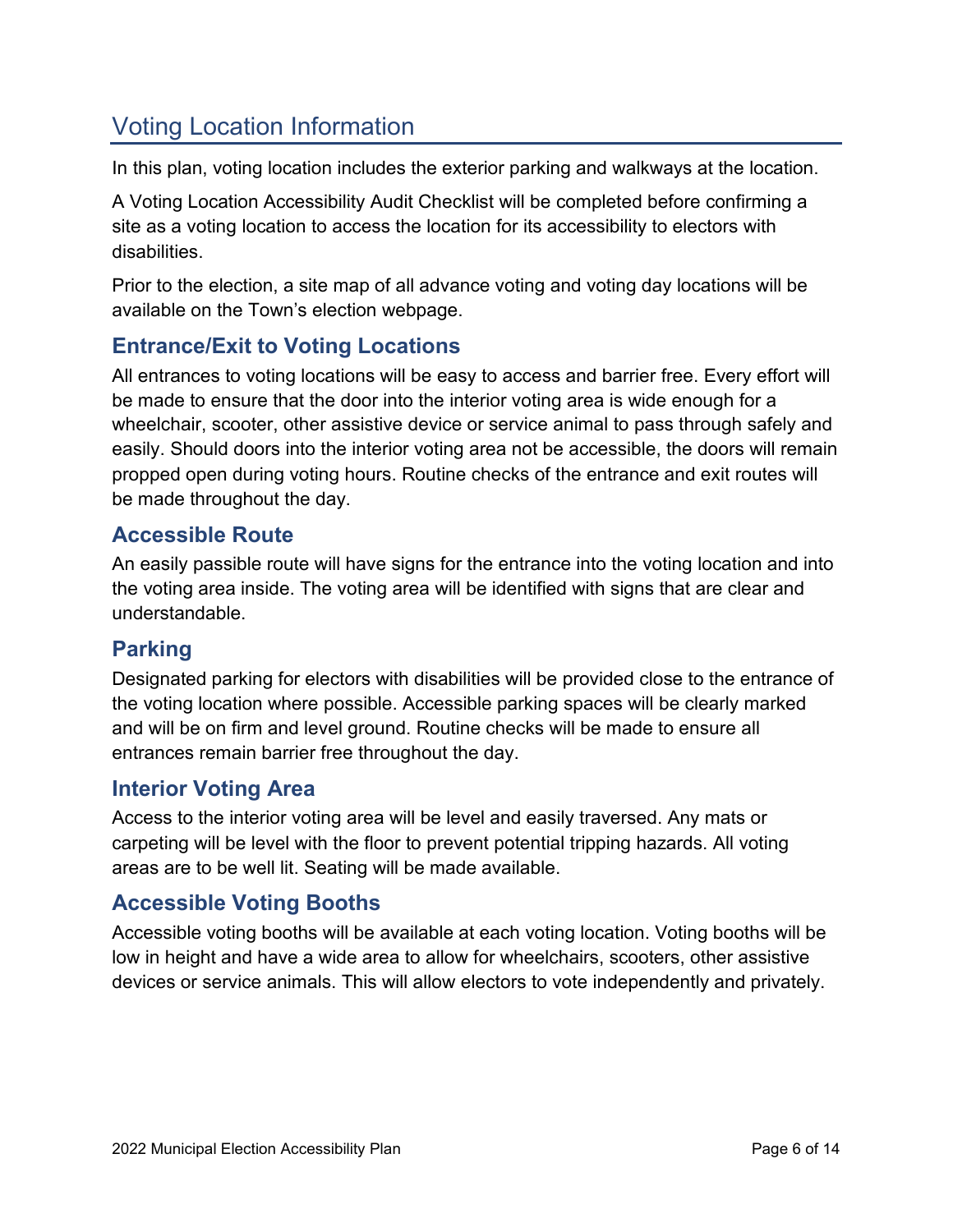# **Accessible Voting Session (AVS)**

Electors will listen to instructions and ballot content through audio headphones that are connected to the Audio Tactile Interface. Electors choosing to use an Accessible Voting Session (AVS) will select one of the following assistive devices:

- **ATI:** The Audio Tactile Interface is a handheld controller with 10 buttons. The buttons are distinctive in colour and shape, and each button is marked in Braille. ATI is the quickest and easiest device for electors who can firmly push buttons.
- **Paddle Buttons:** Paddle Buttons can be used instead of ATI. They are ideal for electors who may have difficulty pushing buttons. They can be used with either hands or feet. The elector navigates the ballot and makes selections by pressing the Left (L) and Right (R) paddles when instructed on the audio track.
- **Sip n' Puff:** The Sip n' Puff can be used instead of the ATI by electors who do not have the use of their hands or feet. The elector navigates the ballot and makes selections by sipping or puffing on a straw when instructed on the audio track.

After the voter confirms their ballot selections using the assistive device, the system will print a paper copy of their ballot. The paper ballot will come out of the printer in a privacy sleeve. At this point the Accessible Voting Session is complete and the printed ballot is handled in the same manner as standard marked ballots.

# **Support Persons**

Electors with disabilities may be accompanied by a support person within the Voting Place. In addition, an Election Official in each Voting Place can help the elector in casting their vote. Prior to entering the voting booth, the Election Official will, along with the elector with the disability, determine how much help they need and the best way in which this help can be given. This may actually be marking the ballot as directed by the person with the disability.

# **Assistive Personal Equipment**

Electors with disabilities may use assistive personal devices including wheelchairs, walkers, white canes, walking canes, note taking devices, portable magnifiers, recording machines, assistive listening devices, personal oxygen tanks and devices for grasping.

# **Service Animals**

A service animal is any animal trained to assist a person with a cognitive, physical or emotional disability. For example, this could be a guide dog for person who has low vision or who is blind or a service animal that alerts someone of an oncoming seizure. Physical indicators may be present including harnesses or tags as proof that the animal is a service animal. Service animals will be permitted in voting places.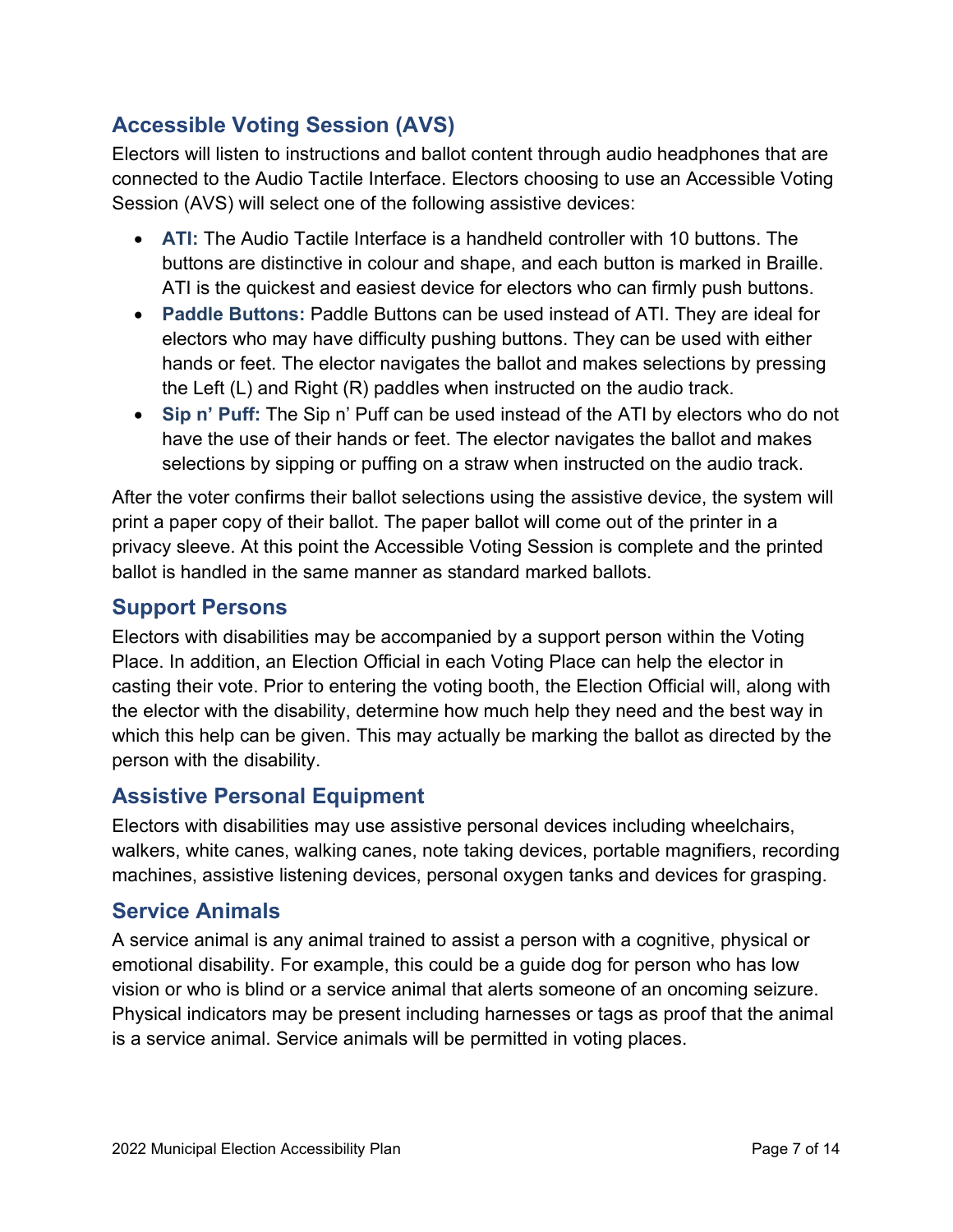### **Low Vision**

Each voting place will have magnifying sheets to assist electors with low vision.

# **Hard of Hearing and Deaf**

Each voting place will be equipped with pen and paper to communicate with people who are hard of hearing or deaf, if needed.

### **Voting Locations in Institutions**

The Municipal Elections Act requires that on voting day, a voting location shall be provided on the premises of the following:

#### **Voting places in institutions, retirement homes**

45 (7) On voting day, a voting place shall be provided on the premises of the following:

An institution for the reception, treatment or vocational training of members or former members of the Canadian Forces;

An institution in which, on September 1, 20 or more beds are occupied by persons who are disabled, chronically ill or infirm;

A retirement home in which, on September 1, 50 or more beds are occupied. 1996, c. 32, Sched., s. 45 (7); 2016, c. 15, s. 34 (2, 3)

#### **Attendance on resident**

(8) The deputy returning officer for a voting place described in subsection (7) may attend on an elector who is a resident of the institution or retirement home, to allow him or her to vote. 1996, c. 32, Sched., s. 45 (8)

#### **Attendance on electors with disabilities**

(9) To allow an elector with a disability to vote, a deputy returning officer shall attend on the elector anywhere within the area designated as the voting place. 2001, c. 32, s. 30 (3).

For the 2022 Municipal Election, the following three institution locations have been identified:

Chateau Gardens, 120 Wellington St., Niagara-on-the-Lake

Upper Canada Lodge, 272 Wellington St., Niagara-on-the-Lake

Pleasant Manor, 15 Elden St., Virgil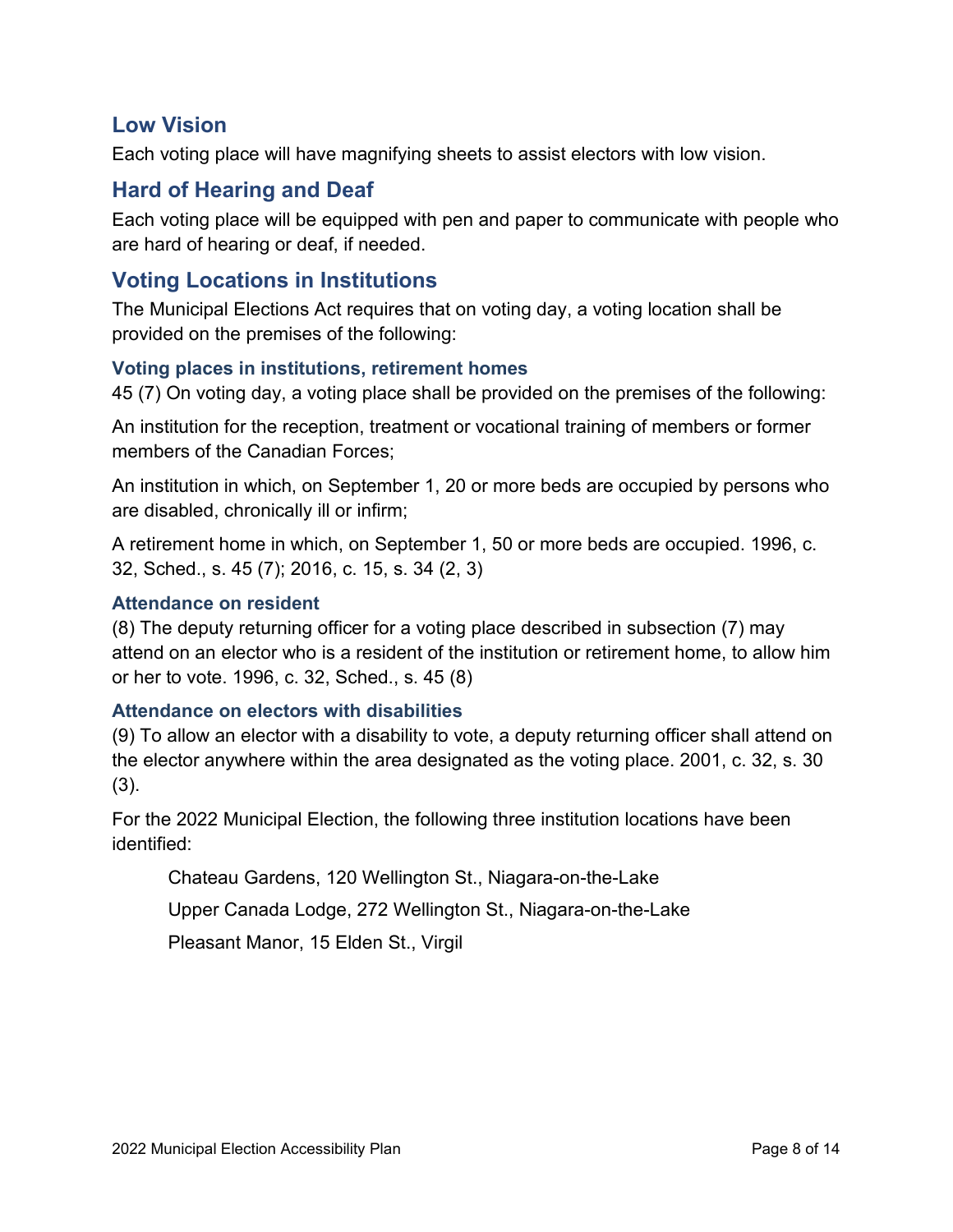# **Advance Voting Locations**

There will be four advance voting locations for the 2022 Municipal Election as follows:

1. Saturday, October 8, 2022 from 10:00 a.m. to 7:00 p.m.

St. David's Public School

1344 York Rd, Niagara-on-the-Lake, ON

2. Wednesday, October 12, 2022 from 10:00 a.m. to 7:00 p.m.

Town Administration Building, Council Chambers

1593 Four Mile Creek Road, Niagara-on-the-Lake, ON

3. Saturday, October 15, 2022 from 10:00 a.m. to 7:00 p.m.

Community Centre, Auditorium

14 Anderson Lane, Niagara-on-the-Lake, ON

4. Wednesday, October 19, 2022 10:00 a.m. to 7:00 p.m.

Town Administration Building, Council Chambers

1593 Four Mile Creek Road, Niagara-on-the-Lake, ON

Electors may use any one of the advance voting locations to cast an advance vote. At the Advance Voting Locations, a ballot marking machine will be available to assist those electors with disabilities. This machine will also be available for use at the Community Centre from 10:00 a.m. to 8:00 p.m. on voting day, October 24.

# **Election Day Voting Locations**

Staff has identified five voting locations which will be used on October 24, 2022:

1. Holiday Inn Express

524 York Rd, Niagara-on-the-Lake, ON

2. Crossroads Public School

1350 Niagara Stone Rd, Niagara-on-the-Lake, ON

3. Niagara-on-the-Lake Community Centre

14 Anderson Ln, Niagara-on-the-Lake, ON

4. St. David's Public School

1344 York Rd, Niagara-on-the-Lake, ON

5. Laura Secord Homestead

29 Queenston St, Queenston, ON L0S 1L0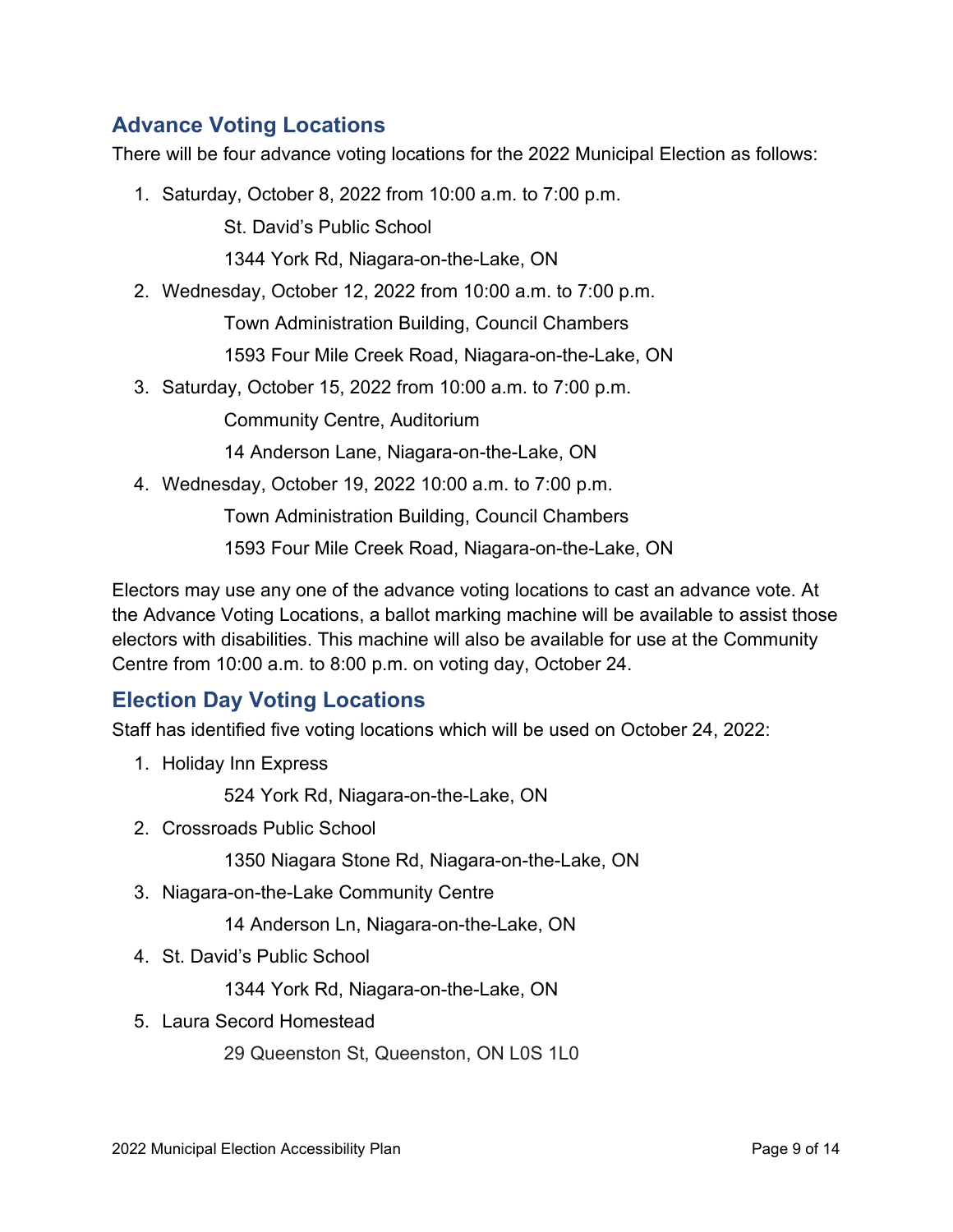<span id="page-9-0"></span>

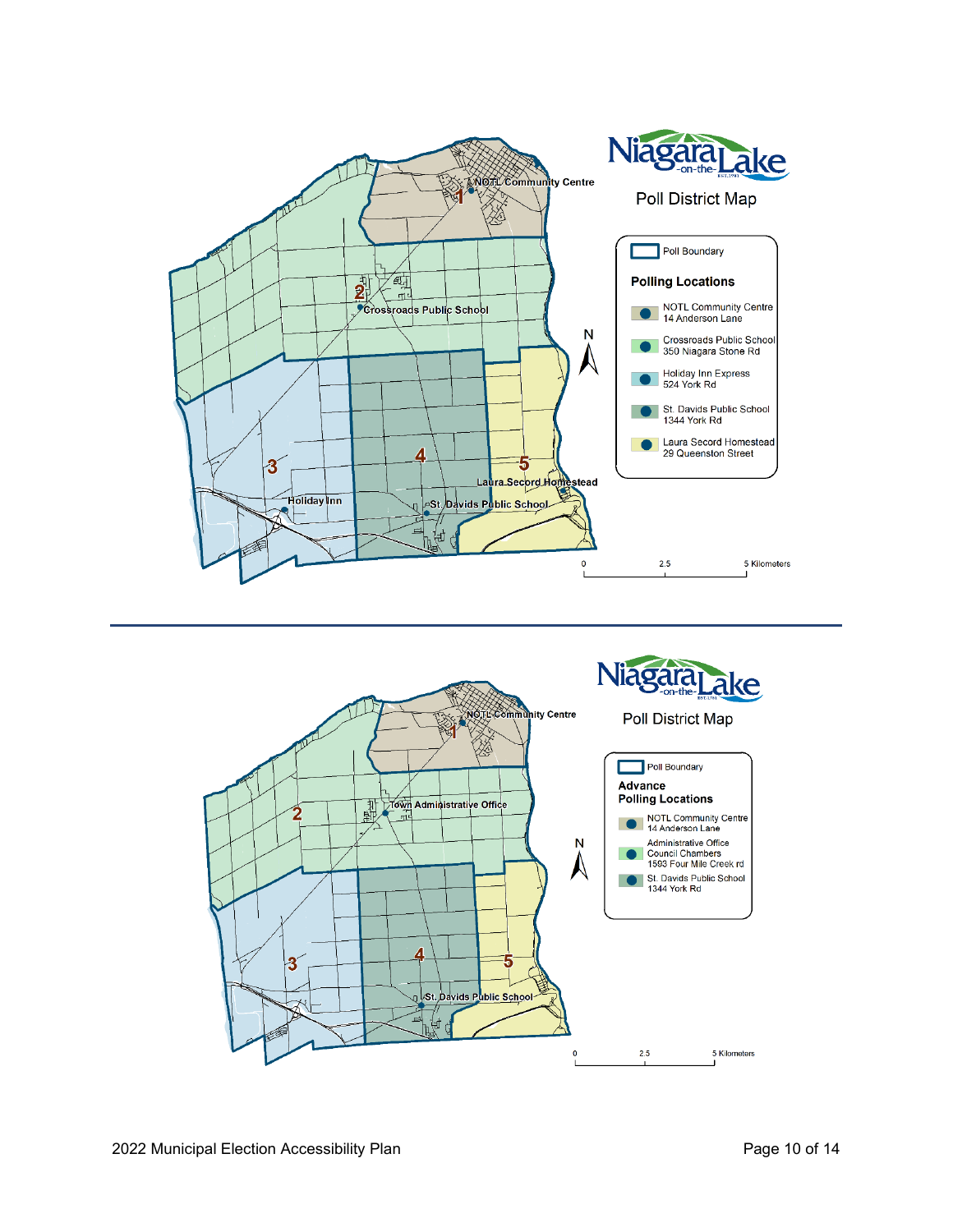# Voting Methods

# **Voting Anywhere**

In the 2022 Election Staff will implement a 'Vote Anywhere' strategy as a convenience to the elector. This allows electors the ability to determine the location which best suits their mobility needs. Although voters will be able to vote at any location, the ballots have the capability to track the voter's polling subdivision. Staff have decided to once again implement this strategy in the 2022 Election.

# **Vote by Mail**

Council approved the use of vote by-mail as an alternative voting method through bylaw 5405-22, attached as Appendix I, on March 28, 2022. The 2022 Municipal Election will also provide the 'Vote by Mail' alternative voting method option to electors who are unable to vote in person at the advance polls or on election day. The vote by mail procedure will remain the same as the 2018 election and will only be offered to those electors who register to vote by mail at our office prior to a date we will publish shortly. A procedure to register for the vote by mail option will be made available to anyone interested, on the Town's 2022 Municipal Elections website.

# **Proxy Voting**

An elector with a disability that is homebound or otherwise unable to go to a Voting Location may appoint another person to act as a voting proxy to cast a ballot on his or her behalf. The appointment must be made on the prescribed form available on the Town's Election webpage. Once completed, the voting proxy may be exercised at any advance voting location or on election day. On election day, the proxy must be exercised at a Voting location on behalf of the person who is unable to attend. The appointment of a proxy may only be made after 2:00 p.m. on Nomination Day, August 19, 2022 and is null and void after election day.

# <span id="page-10-0"></span>Elections Communications and Information

The Town is required, as per the Accessible Customer Service Standard, to provide a copy of a document to a person with a disability, or the information in the document, in a format that takes into account the person's disability.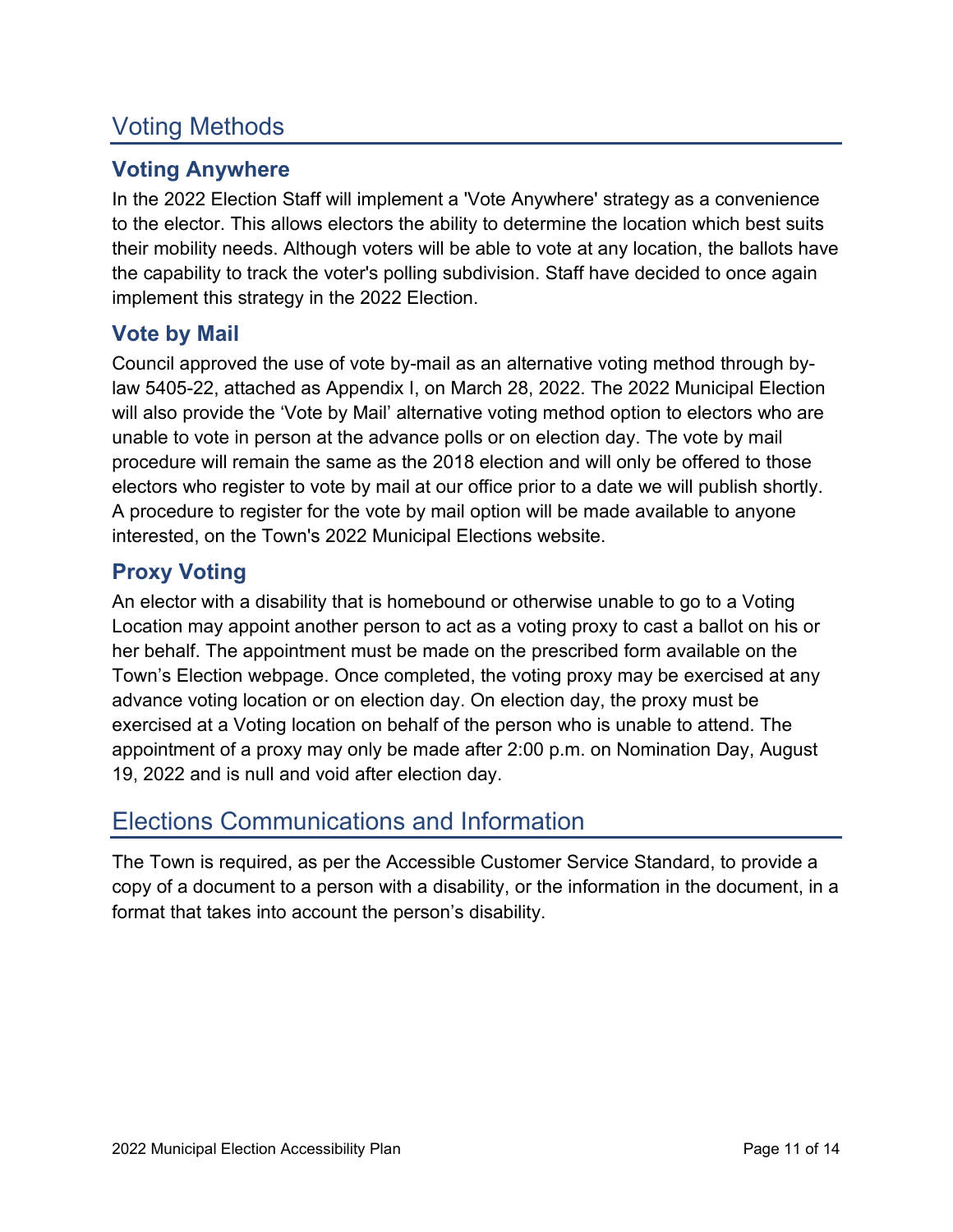# **Alternate Formats**

Alternate formats are other ways of publishing information besides regular print. Some of these formats can be used by everyone while others are designed to address the specific needs of a user. The Town and the person with a disability may agree upon the format to be used for the document or information.

In the event the information is not created by the Town or is supplied by a third party, the Town will make every effort to get the information from the third party in an alternate format and/or will attempt to assist the elector by providing assistive equipment.

# **General Election Material**

**Large Print:** Printed material created by the Town will be provided in Arial font, minimum 12 point, and can be made available in a font (print) size that is 16 to 20 points or larger.

**Website:** Information created by the Town on the website regarding the election will be compliant with WCAG 2.0 Level A and allow for use of assistive software. Also, the website font can be adjusted within the browser's functionality to aid the user in reading the information.

### **Service Disruptions**

From time to time and/or for unforeseen circumstances beyond the Town's control, temporary service disruptions may happen. Should there be a temporary accessible service disruption, Election Officials will make reasonable efforts to make sure that services are restored as quickly as possible and that alternative services are provided where feasible.

In these instances of service disruptions, the Town will provide reasonable notice in the event of a planned or unexpected disruption in the facilities or services usually used by persons with disabilities.

Accessible services in relation to this plan include voting places, election materials and/or voting provisions for electors with disabilities at the Voting Location.

In the event of service disruptions or unforeseen circumstances that affect the accessibility of Voting Locations during the advance vote or on election day, Notices of Disruption will be posted in real time:

- on the Town's website and election website;
- on Facebook:
- on Twitter;
- posted at the site of disruption; and
- where applicable, a media advisory will be issued.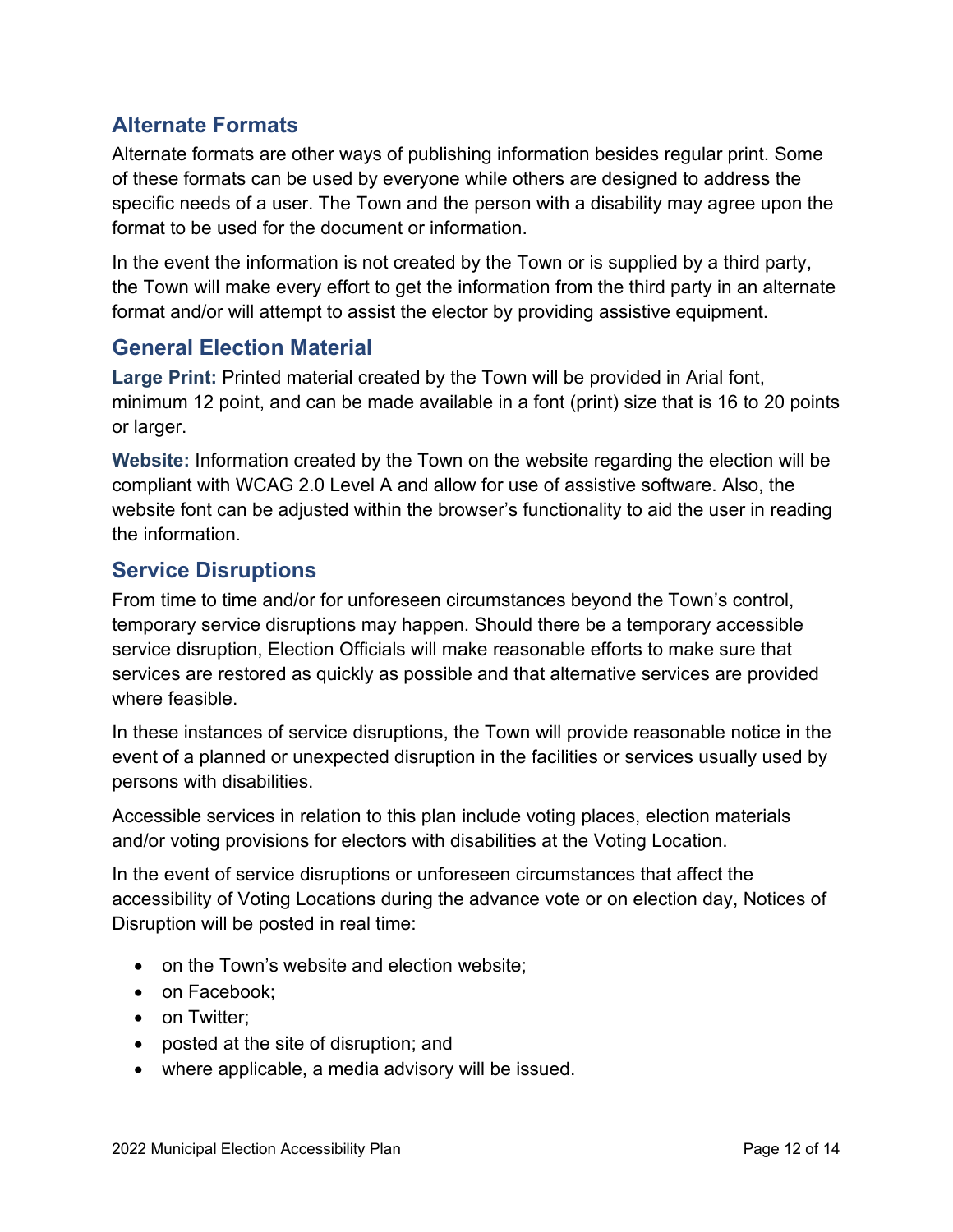# <span id="page-12-0"></span>Assistance to Candidates

# **Service Animals**

Candidates and scrutineers are permitted to be accompanied by a service animal at all Voting Locations and other designated election locations.

# **Campaign Expenses**

Expenses that are incurred by a candidate with a disability that are directly related to the disability and would not have been incurred but for the election to which the expenses relate, are excluded from the permitted spending limit for the candidate in accordance with Section 67(2) 8.2 of the Municipal Elections Act.

# <span id="page-12-1"></span>Staff Training

All staff being trained to work at voting locations during the 2022 Election will be provided training by staff on customer service standards.

# <span id="page-12-2"></span>Election Feedback

The Town welcomes customer feedback to identify areas where changes need to be considered and ways in which the Town can improve the delivery of an accessible election. The feedback process provides election staff with an opportunity to take corrective measures to prevent similar recurrences, address training needs, enhance service delivery and provide alternative methods of providing election information and services.

| Telephone:         | 905-468-3266                                                                |
|--------------------|-----------------------------------------------------------------------------|
|                    | TTY Bell Relay Service: 1-800-855-0511 (Voice to TTY) or 711 (TTY to Voice) |
|                    | TTY bell service relay details                                              |
| In Person or Mail: | <b>Town Hall</b>                                                            |
|                    | 1593 Four Mile Creek Road, Virgil, ON L0S 1T0                               |
| Fax:               | 905-468-2959                                                                |
| $E$ -mail:         | elections@notl.com                                                          |